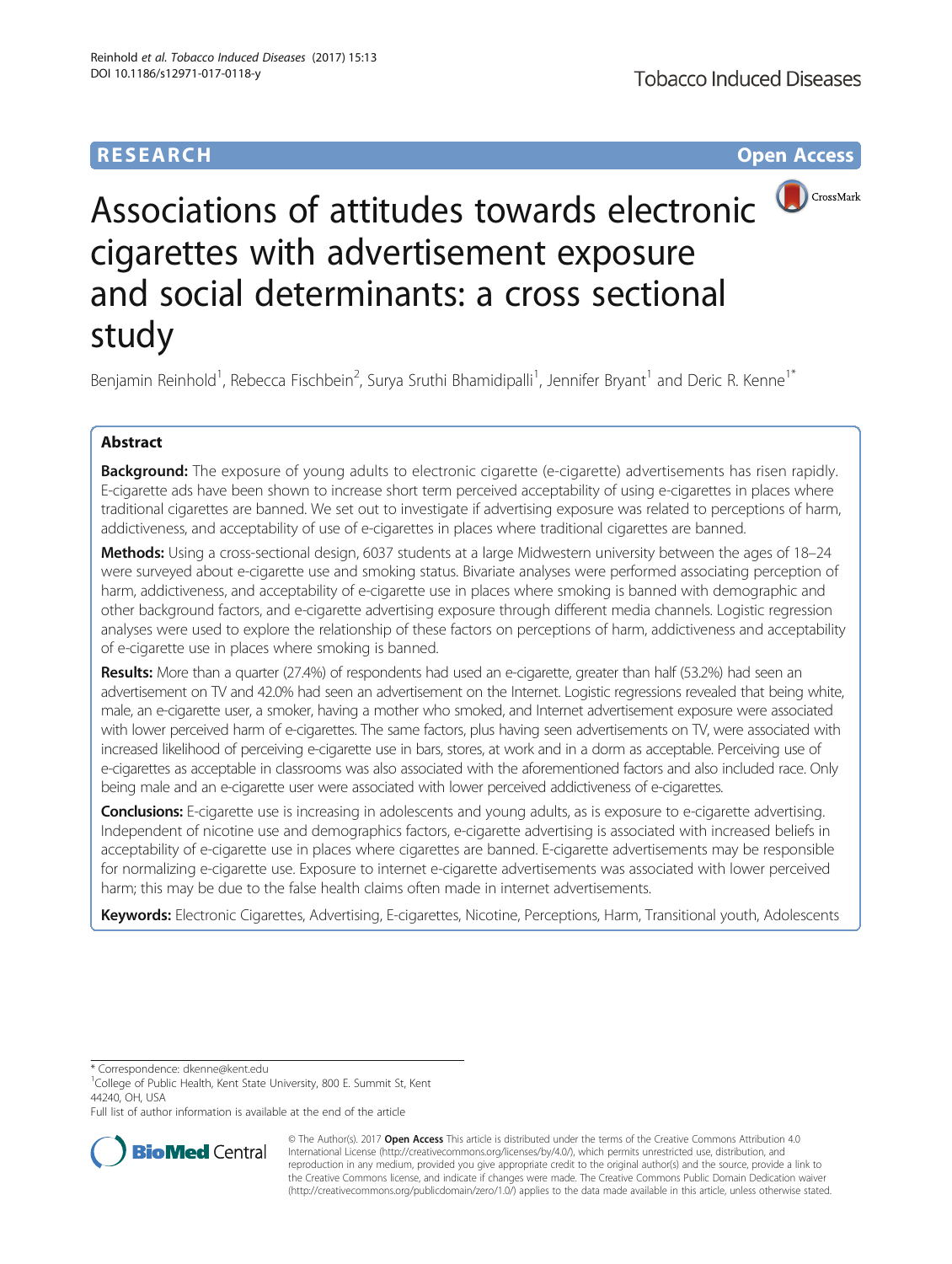# Background

Smoking is the leading cause of preventable death in the United States resulting in almost half a million deaths per year and an economic cost of \$300 billion [\[1](#page-8-0)]. Nicotine is one of the most addictive commonly used drugs; only heroin and cocaine are more addictive [\[2](#page-8-0)]. Over the last 40 years efforts to reduce tobacco cigarette use among adolescents and young adults has been largely successful, during this time the proportion of  $12<sup>th</sup>$  graders (17–18 years of age) reporting daily tobacco cigarette use dropped from 27 to 6.7% [[3\]](#page-8-0). However, new forms of nicotine use are gaining acceptance among youth. Electronic cigarettes (e-cigarettes) or Electronic Nicotine Delivery Systems (ENDS) are devices that heat a mixture of liquids ("e-juice") that typically contain propylene glycol, glycerin and nicotine into an inhalable aerosol [[4\]](#page-8-0). E-juice mixtures also often contain flavorings such as fruit, coffee or tobacco. E-cigarette use is growing rapidly among adolescents. In 2014, 13% of high school seniors reported having had a tobacco cigarette in the last 30 days, while 17% reported using an e-cigarette in that time frame [[3\]](#page-8-0). Among  $10<sup>th</sup>$  graders (15–16 years of age) the disparity in use is more striking; 7 and  $16\%$  of  $10<sup>th</sup>$  graders have used tobacco cigarettes and e-cigarettes respectively in the last 30 days.

The emergence of e-cigarettes has led to concern among public health professionals that e-cigarettes may reverse the declines in tobacco use through nicotine addiction and potential renormalization of smoking among adolescents [\[5](#page-8-0), [6](#page-8-0)]. Some claim e-cigarettes are effective smoking cessation tools and evidence suggests e-cigarettes may reduce number of tobacco cigarettes smoked [\[4\]](#page-8-0). However, conclusive evidence demonstrating e-cigarettes as aids in smoking cessation is lacking, and recent evidence suggests the use of e-cigarettes may actually reduce the likelihood of successfully quitting tobacco cigarettes [\[4](#page-8-0)]. In addition to the risk of providing a pathway to traditional cigarettes, current research suggests that some e-cigarette flavorings may be harmful when heated and inhaled. Specifically, prolonged inhalation of some flavorings contained in e-cigarettes could result in respiratory disease [\[7](#page-8-0)].

Until recently, regulation of electronic cigarettes fell to individual states, with several passing legislation that made electronic cigarettes subject to many of the regulations governing tobacco products (e.g., banning use in public buildings, restricting access to individuals at least 18 years of age). In May 2016, the Food and Drug Administration (FDA) published final rules that extended regulatory authority to include electronic cigarettes and other electronic nicotine delivery systems (ENDS) effective August 8, 2016. Under these new rules, e-cigarettes are subject to many of the same restrictions as conventional tobacco cigarettes, including requiring health warnings, pre-approval of products before market release, minimum age to purchase, and premarket review [[8\]](#page-8-0). E-cigarette advertising and its effects on e-cigarette use and acceptance has not been studied extensively, but the limited available data are concerning.

A study of Nielsen data correlating television advertisement viewership with age revealed that young adults' exposure to e-cigarette advertisements increased more than 300% between 2011 and 2013 [\[9](#page-8-0)]. While FDA restrictions prevent e-cigarette vendors from making claims about the efficacy of e-cigarettes for smoking cessation on television or the Internet, through third parties, sellers have exposed the public to Internet advertisements containing unsupported health and smoking cessation claims [\[10\]](#page-8-0). These advertisements appear to be quite effective with e-cigarette users who learned about e-cigarettes online demonstrating lower perceived risk of e-cigarettes than users who did not [[11\]](#page-8-0). Adolescents seem particularly vulnerable to e-cigarette ads. Farrelly and colleagues found that exposure to just four e-cigarette ads increased by 50% the odds adolescents said they were going to try an e-cigarette soon, as well as increasing by 70% the odds that they would favor e-cigarette use in places where tobacco cigarettes are banned [[12\]](#page-8-0).

Given the potential impact of e-cigarette advertising on young adults, the current research examines exposure to e-cigarette advertising and its effect on e-cigarette attitudes and use among transitional age college students (ages 18–24). We surveyed young adults at a Midwestern University with the intent of answering the following questions: What are young adults' perceptions of harm and acceptability of use of e-cigarettes? Does e-cigarette advertising have an effect on perception of harm and acceptability of use?

# Methods

The current study consisted of a cross-sectional sample of self-reported survey data collected at a large Midwestern University during the first week of February 2014. An online survey that included items about e-cigarette use, perceptions of harm and addictiveness of substances, acceptability of e-cigarette use in places where smoking is banned, and background information including smoking status was administered. The survey was distributed to all enrolled students  $(N = 35,299)$  at the university, and 9494 responded (response rate 27%). Students were informed that the survey was anonymous. In an effort to increase response rate, participation was incentivized with a prize drawing for several gift cards of varying denomination, a tablet computer, and headphones. Students were informed that entry into the prize drawing was optional and that contact information provided for the prize drawing could not be linked to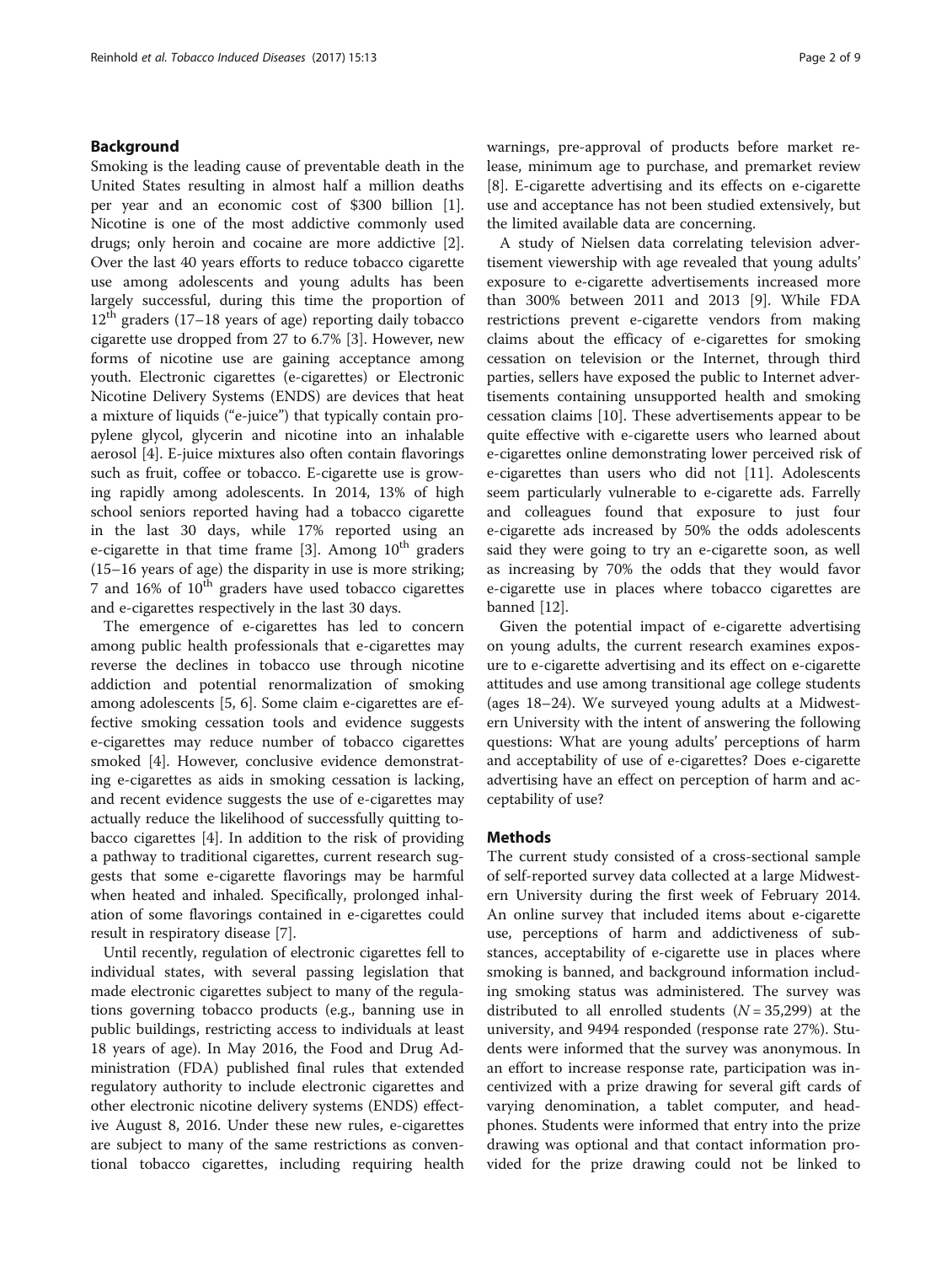individual survey responses. The design of the survey included skip patterns, prevented respondents from completing the survey more than once and from forwarding the survey to other individuals. Two email reminders were sent during the week the survey was active. The Institutional Review Board at Kent State University approved the study.

# Sample

While 9494 students ranging in age from 18 to 69 responded to the survey, this study includes only transitional age youth  $(18–24; N = 6819)$ . Respondents who did not know if they had used an e-cigarette or did not know their smoking status were excluded from the analysis, which reduced the sample further to 6418. Because the original sample was disproportionate in terms of race and gender, population-based weighting was used to address potential non-response bias for these response classes. Consequently, participants who did not respond to one of the weighting class variables (gender, race, graduate/undergraduate status) were excluded from the analysis. This left data from 5983 respondents for the current study. Using the weighted data, the majority of respondents were female (61.3%) and white (79.8%). Nearly 20% of respondents reported as either a current or former smoker. Slightly over a quarter of students reported ever having used an e-cigarette (27.4%). Just under one third of participants had mothers who were either current or former smokers (32.7%).

# Measures

Demographic variables included age, gender, race, family income, respondent and parental tobacco smoking status and respondent lifetime e-cigarette use. Respondent smoking status was determined using the Brief Risk Factor Surveillance System (BRFSS) questionnaire criteria from the CDC (2009) [\[13\]](#page-8-0). Maternal smoking status was assessed with the question, "How would you classify your mother in terms of smoking cigarettes?". Possible responses included "My mother is a regular smoker", "My mother used to be a regular smoker, but has since quit", and "My mother never smoked cigarettes regularly or at all". A separate question was asked regarding father's smoking status. Lifetime e-cigarette use was categorized into "ever used" and "never used" using the question "Have you ever used an electronic cigarette ("e-cigarette")?"

Perceptions of harm of various substances were assessed by asking participants to rate on an eight point Likert scale  $(1 = \text{very safe and } 8 = \text{very dangerous})$  "How dangerous or safe do you think each of the following drugs or products are?" Respondents were asked to rate perceived harm of flavored e-cigarettes, non-flavored e-cigarettes, tobacco cigarettes, alcohol, and marijuana. Similarly, perceptions of addictiveness were assessed for the same substances using a Likert scale ranging from 1 (not addictive) to 8 (very addictive).

Attitudes regarding acceptability of e-cigarette use in locations where tobacco smoking is banned was assessed by asking, "Do you believe it is OK for someone to use an e-cigarette where regular tobacco smoking is banned?" This question was asked for the following locations: in a bar, at work, in a dormitory room, in a restaurant or store, and in a classroom. Possible responses included "Yes", "No", and "Don't know/not sure".

Exposure to e-cigarette advertising was assessed by asking respondents to indicate where they had seen e-cigarette advertisements. Respondents were asked to check all applicable responses, which included "On the side of an automobile, bus or other vehicle", "Billboard", "Event (e.g. fair, concert, sporting event)", "Inside a retail store", "the Internet", "Magazine or newspaper", and "Television or movie".

## Statistical analyses

Data were analyzed using SAS 9.3 [[13\]](#page-8-0). Respondents who indicated their mother was a former or current smoker were reclassified as having a positive smoking status for their mother. Prior evidence demonstrates maternal smoking status is a stronger predictor of tobacco behavior than paternal smoking status [\[14](#page-8-0)]. Similarly, in our analysis maternal smoking status was a much stronger predictor of outcomes than paternal smoking status, therefore the remainder of the analyses focus on maternal smoking status. Race was dichotomized into "white" and "non-white". Due to the low response rate and potential for skewed data due to non-response bias, the data was weighted using population-based weighting [[15\]](#page-8-0). Because limited information was known about both the population and survey respondents, weighting classes were created using the available data which included gender, race, and graduate/undergraduate status. Weights for each class were created using the inverse probability of response for each group. Bivariate analyses were performed to examine associations between participant and outcome variables. Analyses included two-way tests for perceptions of harm and addictiveness and Chi-squared test of association for attitudes of acceptability of e-cigarette use. Because little difference in results existed between flavored and unflavored ecigarettes all analyses were conducted using responses for flavored e-cigarettes. To correct for multiple comparisons among bivariate analyses, Bonferonni corrections were applied.

Multinomial logistic analysis was conducted using a cumulative logit model for the ordinal variables harm and addictiveness. For acceptability models a dichotomous logistic regression was performed with "no" as the reference, and "I don't know" excluded. Dichotomous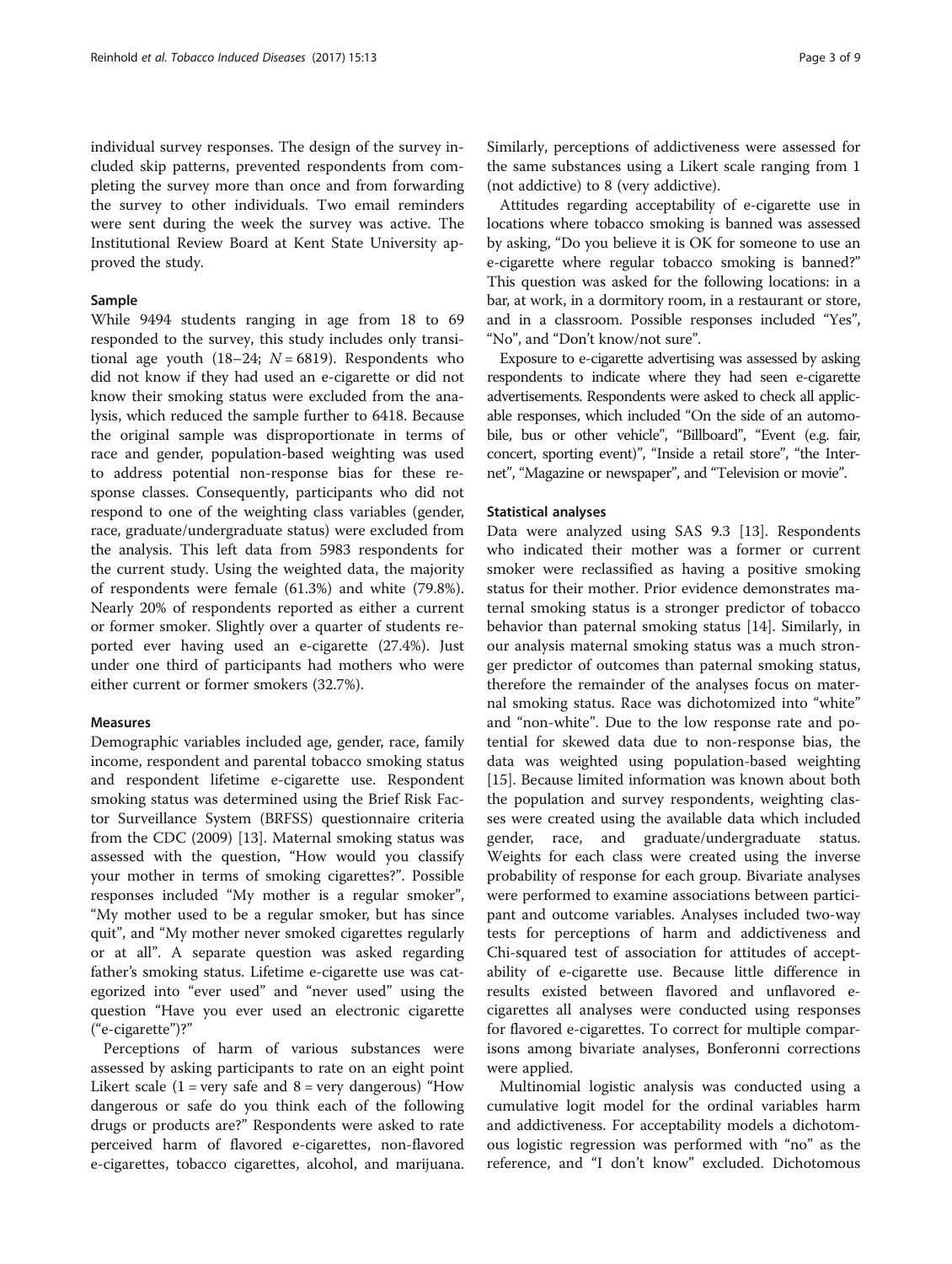predictors included: gender, white or non-white, ecigarette use, ever been a smoker, mother ever been a smoker, advertisement seen on the Internet, advertisement seen on TV or movie, and advertisement seen in a magazine or newspaper.

# Results

## E-cigarette advertising exposure

The most common place students had seen advertisements for e-cigarettes was "Television or movie" (53.2%), followed by the Internet (42.0%), at a retail store (35.7%), and in a magazine or newspaper (34.9%) (Table 1).

# Attitudes regarding acceptability of E-cigarette use

More respondents thought it was acceptable (47.1%) versus not acceptable (43.7%) to use an e-cigarette in a bar where tobacco cigarettes are banned, while for all other locations more participants responded it was not acceptable rather than acceptable to use e-cigarettes (Table 2). Nearly 70% of those surveyed indicated that it was not acceptable to use an e-cigarette in class, making it the most unacceptable location to respondents.

#### Perceptions of harm and addiction

Tobacco Cigarettes were perceived as much more harmful  $(t = 71.5 \, p < 0.0001)$  and addictive than e-cigarettes  $(t = 54.9$  $p < 0.0001$ ) (Table 3). E-cigarettes were perceived as more harmful ( $t = 9.5$   $p < 0.0001$ ) and addictive ( $t = 24$   $p < 0.0001$ ) than marijuana, and less harmful ( $t = 9.6$   $p < 0.0001$ ) but more addictive  $(t = 4.3 \, p < 0.0001)$  than alcohol.

Being male, an e-cigarette user, a current tobacco smoker, and having a mother who smoked tobacco cigarettes were all associated with having lower perceived harm and addictiveness of e-cigarettes. Race (white) was associated only with perceived harm (Table [4](#page-4-0)). All background measures were significantly related with perception of acceptability of use in bars, stores, at work, in class, in dorm (data displayed only for in bars).

Each advertising source, except advertisement seen on vehicles, was significantly associated with lower

**Table 1** Advertising exposure by route

| Route                 | Ν    | (% )   |
|-----------------------|------|--------|
| Internet              | 2511 | (42.0) |
| TV or Movie           | 3185 | (53.2) |
| Retail Store          | 2138 | (35.7) |
| Billboard             | 810  | (13.6) |
| Vehicle               | 483  | (8.1)  |
| Event                 | 686  | (11.5) |
| Magazine or newspaper | 2062 | (34.9) |

Table 2 Perceived acceptability of e-cigarette use where tobacco smoking is banned

| Location:           | Yes N (%)   | No $N$ (%)  | Don't know<br>N(% |
|---------------------|-------------|-------------|-------------------|
| Bar                 | 2791 (47.1) | 2589 (43.7) | 550 (9.3)         |
| Work                | 1966 (33.1) | 3103 (52.3) | 864 (14.6)        |
| Dorm                | 2491 (42.0) | 2986 (50.3) | 461 (7.8)         |
| Restaurant or Store | 1899 (32.1) | 3434 (58.0) | 586 (9.9)         |
| In class            | 1370 (23.1) | 4115 (69.4) | 444 (7.5)         |

perceived harm. Having seen an advertisement on the Internet, on television, in a retail store, or at an event (e.g., fair, concert, sporting event) were significantly associated with lower perceived addictiveness of e-cigarettes. All forms of advertising exposure were significantly related with perception of acceptability of use in bars, stores, at work, in class, in dorm (data displayed only for in bars).

# Predictors of perceptions of harm, addictiveness and acceptability of use

Being male (aOR 1.7), white (aOR 1.3), ever having used an e-cigarette (aOR 3.2), ever having been a tobacco smoker (aOR 1.8), having a mother who smoked (aOR 1.2), and having seen an advertisement on the Internet (aOR 1.2) all remained significantly associated with lower perceived harm of e-cigarette use (Table [5](#page-5-0)). Only being male (aOR 1.6) and lifetime e-cigarette use (aOR 2.8) were associated with significantly lower perceived addictiveness of e-cigarettes (Table [5\)](#page-5-0).

All factors, except being white and having seen an advertisement in a magazine, were significantly associated with the likelihood of believing e-cigarette use in a bar was acceptable (Table [6](#page-6-0)). The factors that were significant for believing it was acceptable to use an e-cigarette in a bar were also significant predictors of acceptability of use in other locations with only one exception. Race was a significant predictor of perceiving e-cigarette use in class acceptable, with Whites 1.4 times more likely to perceive it as acceptable than Non-whites.

| Table 3 Average score for perception of harm and |  |  |  |
|--------------------------------------------------|--|--|--|
| addictiveness for various substances             |  |  |  |

| Perceptions of harm and<br>addictiveness for | Harm $\bar{x}$ (SD) | Addictiveness x (SD) |
|----------------------------------------------|---------------------|----------------------|
| Flavored E-Cigarettes                        | 4.49(2.12)          | 5.61(2.17)           |
| Tobacco Cigarettes                           | 6.15(1.70)          | 6.93(1.58)           |
| Alcohol                                      | 4.76 (1.81)         | 5.49 (2.02)          |
| Marijuana                                    | 4.20(2.41)          | 4.81(2.55)           |

Harm and Addictiveness were measured on an 8-point Likert scale (1–8)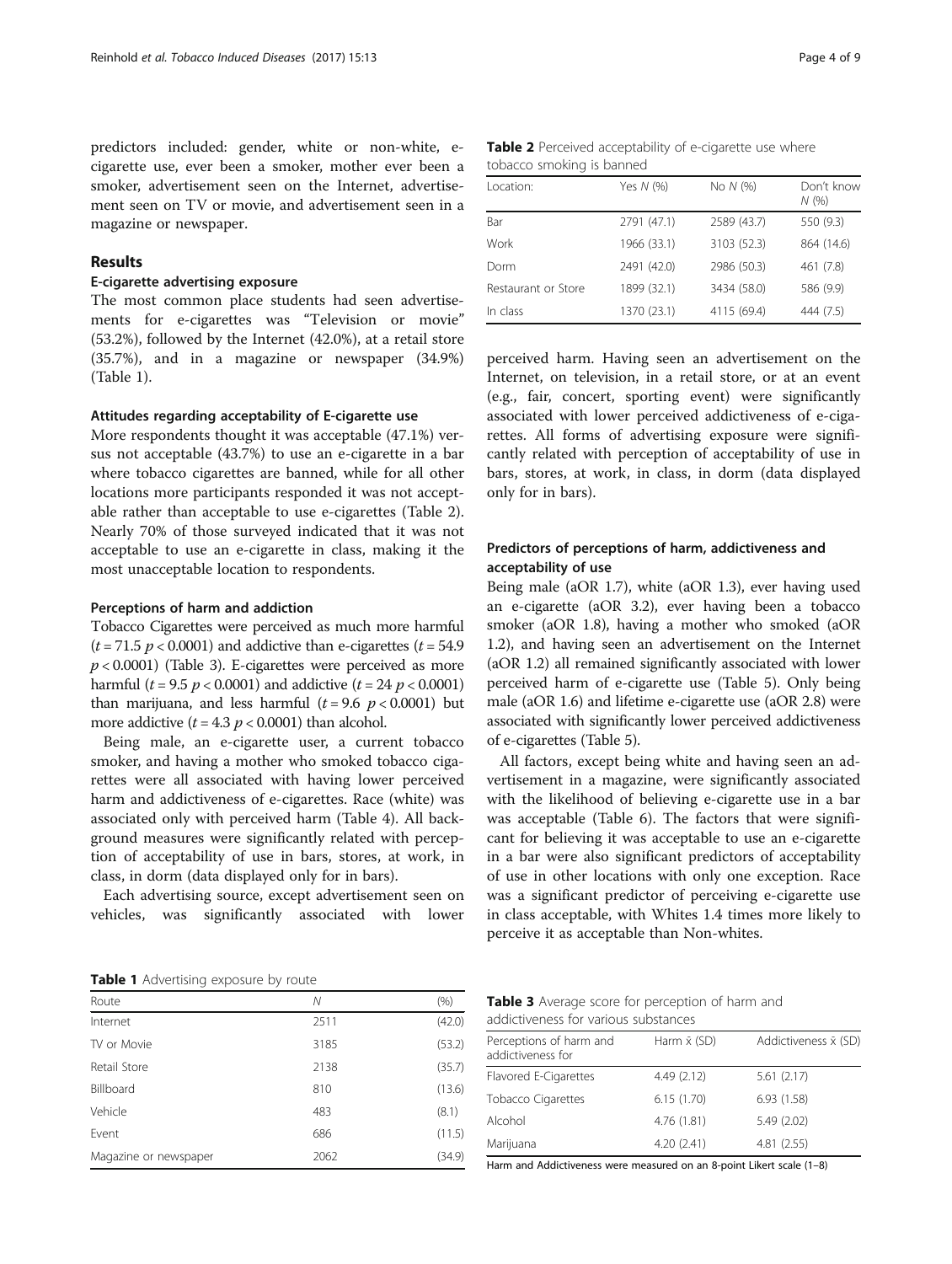|                     |           | Harm |           |                  |      | Addictiveness |                  | Acceptability |              |             |          |
|---------------------|-----------|------|-----------|------------------|------|---------------|------------------|---------------|--------------|-------------|----------|
|                     |           | X    | t         | $\boldsymbol{n}$ | X    | t             | $\boldsymbol{n}$ | yes           | no           | don't know  | $\chi2$  |
| Gender              | Male      | 3.98 | $14.80**$ | 1796             | 5.15 | 12.96**       | 1780             | 1308 (57.1%)  | 798 (38.8%)  | 184 (8.1%)  | $152***$ |
|                     | Female    | 4.81 |           | 4127             | 5.90 |               | 4054             | 1482 (40.6%)  | 1790 (49.2%) | 364 (10%)   |          |
| Race                | White     | 4.39 | $6.91***$ | 5065             | 5.61 | 0.01          | 4982             | 2280 (48.1%)  | 2055 (43.4%) | 402 (8.5%)  | $21***$  |
|                     | NonWhite  | 4.87 |           | 858              | 5.61 |               | 852              | 509 (42.8%)   | 533 (44.8%)  | 147 (12.4%) |          |
| e-Cigarette         | User      | 3.24 | $29.6***$ | 1576             | 4.60 | 22.39**       | 1547             | 1284 (78.9%)  | 278 (17.1%)  | 65 (4%)     | $913***$ |
|                     | Non User  | 4.96 |           | 4347             | 5.98 |               | 4287             | 1506 (35%)    | 2310 (53.7%) | 484 (11.3%) |          |
| Smoking History     |           |      |           |                  |      |               |                  |               |              |             |          |
| Individual          | Yes       | 3.30 | 22.46**   | 1147             | 4.86 | $13.17***$    | 1117             | 930 (78.7%)   | 200 (17%)    | 51 (4.3%)   | 593**    |
|                     | <b>No</b> | 4.79 |           | 4776             | 5.79 |               | 4717             | 1860 (39.2%)  | 2388 (50.3%) | 498 (10.5%) |          |
| Mother              | Yes       | 4.19 | $7.63**$  | 1985             | 5.47 | $3.34***$     | 1950             | 1081 (55.6%)  | 716 (36.7%)  | 146 (7.5%)  | $84***$  |
|                     | No        | 4.64 |           | 3936             | 5.67 |               | 3883             | 1708 (42.9%)  | 1871 (47%)   | 403 (10.1%) |          |
| Seen Advertising on |           |      |           |                  |      |               |                  |               |              |             |          |
| Internet            | Yes       | 4.20 | $9.08**$  | 2470             | 5.46 | $4.44***$     | 2464             | 1395 (40.8%)  | 922 (36.8%)  | 186 (7.5%)  | $130***$ |
|                     | No        | 4.70 |           | 3453             | 5.72 |               | 3424             | 1395 (40.8%)  | 1666 (48.7%) | 363 (10.6%) |          |
| TV                  | Yes       | 4.36 | $5.06**$  | 3130             | 5.53 | $2.97**$      | 3092             | 1671 (52.6%)  | 1269 (34.9%) | 239 (7.5%)  | 88**     |
|                     | <b>No</b> | 4.64 |           | 2823             | 5.70 |               | 2742             | 1119 (40.7%)  | 1319 (48%)   | 310 (11.3%) |          |
| Billboard           | Yes       | 4.25 | $3.43*$   | 783              | 5.51 | 1.37          | 770              | 473 (58.6%)   | 293 (36.3%)  | 41 (5.1%)   | $55***$  |
|                     | No        | 4.53 |           | 5140             | 5.62 |               | 5064             | 2317 (45.3%)  | 2295 (44.8%) | 508 (9.9%)  |          |
| Retail Store        | Yes       | 4.18 | $8.49**$  | 2149             | 5.45 | $4.06***$     | 2124             | 1195 (56.0%)  | 790 (37.1%)  | 146 (6.9%)  | $110***$ |
|                     | No        | 4.66 |           | 3774             | 5.69 |               | 3710             | 1595 (42.0%)  | 1798 (47.4%) | 402 (10.6%) |          |
| Vehicle             | Yes       | 4.34 | 1.57      | 461              | 5.53 | 0.76          | 447              | 276 (57.4%)   | 176 (36.8%)  | 27 (5.8%)   | $24***$  |
|                     | No        | 4.50 |           | 5462             | 5.61 |               | 5387             | 2514 (46.2%)  | 2411 (44.3%) | 521 (9.6%)  |          |
| Event               | Yes       | 3.94 | $7.21***$ | 686              | 5.32 | $3.64***$     | 678              | 422 (61.8%)   | 228 (33.4%)  | 32 (4.8%)   | $70***$  |
|                     | No        | 4.56 |           | 5237             | 5.64 |               | 5158             | 2368 (45.2%)  | 2360 (45%)   | 516 (9.9%)  |          |
| Paper               | Yes       | 4.30 | $4.89**$  | 2063             | 5.54 | 1.02          | 2029             | 1109 (54%)    | 805 (39.2%)  | 140 (6.8%)  | 66**     |
|                     | No        | 4.59 |           | 3860             | 5.64 |               | 3805             | 1681 (43.4%)  | 1783 (46%)   | 409 (10.6%) |          |

<span id="page-4-0"></span>Table 4 Univariate associations among participant characteristics and route of advertising exposure with e-cigarette perceived harm, addictiveness, and acceptability of use in bars

 $*p < 0.05$ ,  $** p < 0.01$ 

# **Discussion**

The results of this study suggest that e-cigarette advertising is associated with perceptions of harm and acceptability of e-cigarette use in places where tobacco cigarettes are banned. Our findings suggest that the substitution of traditional cigarettes by electronic cigarettes as the primary form of nicotine consumption among high school students may be paralleled in college students as we found more students had tried e-cigarettes than were current or former smokers [\[3](#page-8-0)]. Traditional cigarette use is still on the decline; however, the increase in e-cigarette use by adolescents and young adults, coupled with the risk of e-cigarettes providing a potential pathway to tobacco cigarettes, threatens to reverse this trend [\[16\]](#page-8-0). Further, given that substances such as some flavorings which are common in e-juice may be linked to respiratory disease, e-cigarette use among individuals ages 18–24 is a crucial public health issue [[7\]](#page-8-0).

While race was a significant factor in perception of harm, with whites viewing e-cigarettes as less harmful than non-whites, race did not predict perceptions of addictiveness or attitudes about the acceptability of ecigarette use most locations, with the exception of classrooms. Previous studies have shown that whites are more likely to see e-cigarettes as less harmful than African Americans and Hispanics [[17\]](#page-8-0). Little research exists examining the relationship between ethnicity/race and perceptions of e-cigarette addictiveness. However, in their study of racial differences of cigarette use and beliefs in adolescents, Ma et al. failed to find significant racial differences in perception of ability to quit tobacco, which is an indicator for perceived addictiveness [[18\]](#page-8-0).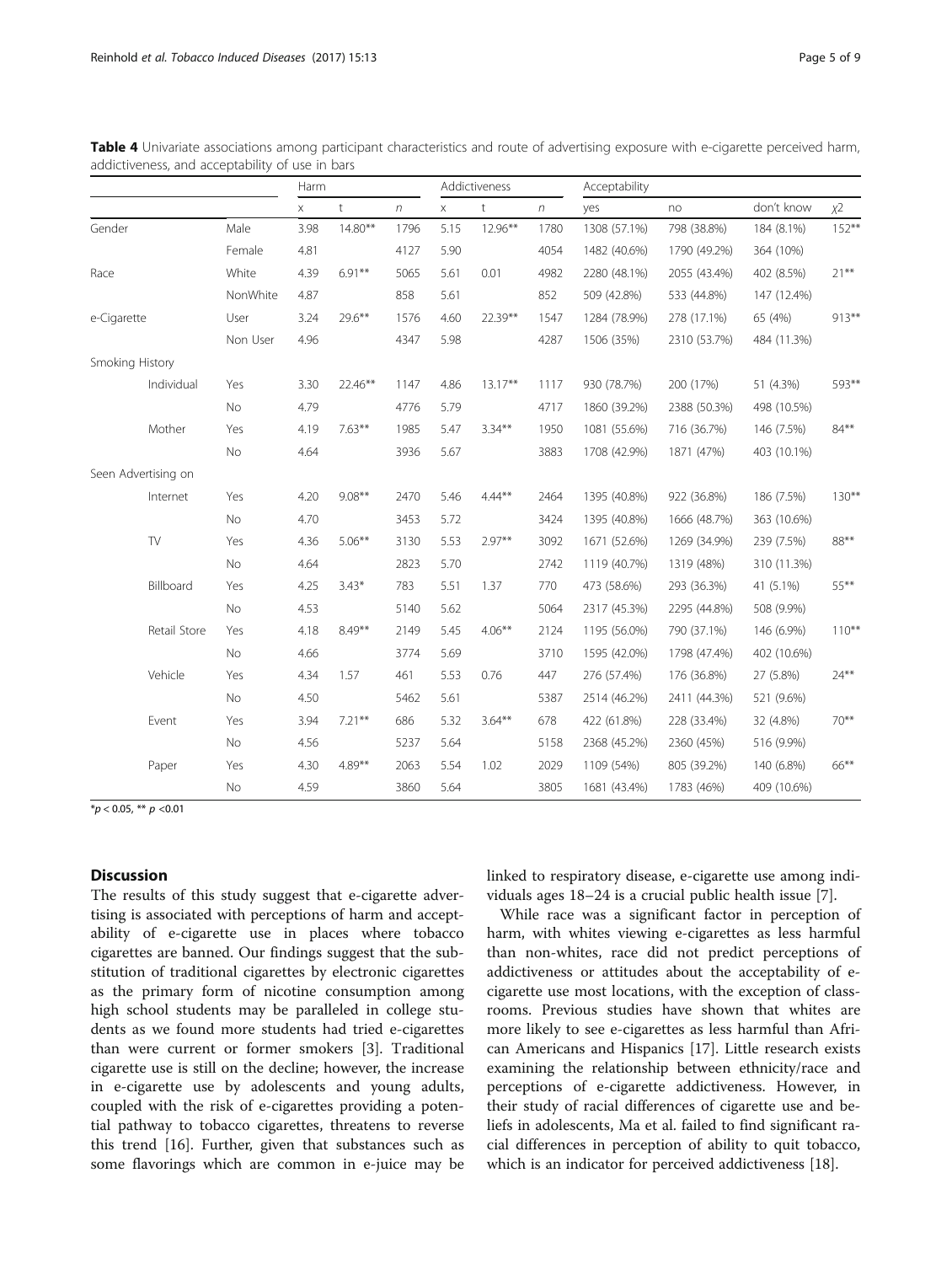|                     |            |          | Perceived Harm $(n = 5921)$ |            | Perceived Addictiveness ( $n = 5832$ ) |            |
|---------------------|------------|----------|-----------------------------|------------|----------------------------------------|------------|
|                     |            |          | aOR (Wald CI)               | logit      | aOR (Wald CI)                          | logit      |
| Race                |            | NonWhite | 1                           | ref        |                                        | ref        |
|                     |            | White    | $1.31(1.17 - 1.47)$         | $0.2702**$ | $0.93(0.83 - 1.05)$                    | $-0.0698$  |
| Gender              |            | Female   | 1                           | ref        |                                        | ref        |
|                     |            | Male     | $1.69(1.54 - 1.86)$         | $0.5245**$ | $1.60(1.45 - 1.76)$                    | $0.4689**$ |
| E-Cigarette         |            | Non User | 1                           | ref        |                                        | ref        |
|                     |            | User     | 3.17 (2.80-3.58)            | $1.1524**$ | $2.77(2.45-3.13)$                      | 1.0169**   |
| Smoking History     |            |          |                             |            |                                        |            |
|                     | Individual | Yes      | 1                           | ref        |                                        | ref        |
|                     |            | No       | 1.78 (1.56-2.04)            | $0.5775**$ | $1.08(0.94 - 1.23)$                    | 0.0757     |
|                     | Mother     | Yes      | $\mathbf{1}$                | ref        |                                        | ref        |
|                     |            | No       | $1.22(1.11 - 1.36)$         | $0.1992**$ | $1.03(0.93 - 1.14)$                    | 0.0504     |
| Advertising seen on |            |          |                             |            |                                        |            |
|                     | Internet   | No       | 1                           | ref        |                                        | ref        |
|                     |            | Yes      | $1.19(1.08 - 1.31)$         | $0.1775*$  | $1.05(0.95 - 1.16)$                    | 0.0503     |
|                     | TV         | No       | 1                           | ref        |                                        | ref        |
|                     |            | Yes      | $1.06(0.97 - 1.16)$         | 0.0582     | $1.04(0.95 - 1.15)$                    | 0.0430     |
|                     | Magazine   | No       | 1                           | ref        |                                        | ref        |
|                     |            | yes      | $0.96$ $(0.87 - 1.06)$      | $-0.0402$  | $0.91(0.82 - 1.01)$                    | $-0.0912$  |

<span id="page-5-0"></span>Table 5 Logistic regression analyses examining predictors of e-cigarette perceived harm and addictiveness

Race was coded 1 = White, 0 = Non-White; Gender was coded 1 = Male, 0 = Female; E-Cigarette User was coded 1 = User, 0 = Non-User; Individual smoking history was coded 1 = Yes, 0 = No; Mother's smoking history was coded 1 = Yes, 0 = No; Internet advertising was coded 1 = Yes, 0 = No; TV advertising was coded 1 = Yes,  $0 = No$ ; Magazine Advertising was coded  $1 = Yes$ ,  $0 = No$ 

Higher aOR represent lower perceived harm and addictiveness relative to reference group

Abbreviations: aOR adjusted odds ratio, CI confidence interval

 $*_{p}$  < 0.05, \*\* p < 0.01

P values are within model

## E-cigarette advertising exposure

Our findings on advertising exposure suggest that the ecigarette industry's targeted advertising towards young people has been successful; more than half our respondents, who are all young adults, have seen an advertisement for e-cigarettes on TV or at the movies. Our findings also demonstrate that having seen ads on the Internet, but not on TV or in magazines, is a predictor of lower perceived harm of e-cigarettes. Current restrictions prevent e-cigarette companies from making health claims in TV or magazine ads. While e-cigarette ads on the Internet are also restricted from making health claims, e-cigarette sellers avoid legal repercussions by using third parties to market e-cigarettes online as having benefits, including aiding in smoking cessation [\[10](#page-8-0)]. Consequently, the current research has implications for policy regarding regulation and oversight of Internetbased e-cigarette ads.

Our study also found that advertising exposure through both TV and the Internet was indicative of believing e-cigarette use was acceptable multiple locations. While our cross-sectional design cannot determine causality, previous research has shown that among adolescents, exposure to ads, even those without health claims, increases positive perceptions of e-cigarettes [[12\]](#page-8-0). Further research should explore whether general advertising exposure is a stronger predictor of perceived acceptability than the content of the ad. Currently ecigarettes are exempt from FDA pre-market reviews, are legal to sell over the internet, require no warning labels, and if e-cigarette advertisements do not make health claims, they are subject to little regulation. However, Congress and the FDA are still determining their policy toward e-cigarettes and results of the growing body of literature on the effects of e-cigarette advertisements may inform policy.

#### Attitudes regarding acceptability of E-cigarette use

The current research also reveals that approximately half of the young adults surveyed believed it was permissible to use an e-cigarette in a bar where traditional tobacco cigarettes are banned and more than 30% thought using an e-cigarette in a restaurant was acceptable. In contrast, a 2008 survey of college students found a large majority of respondents favored traditional tobacco cigarettes bans in restaurants (87%) and bars (78%) [\[19\]](#page-8-0). Given the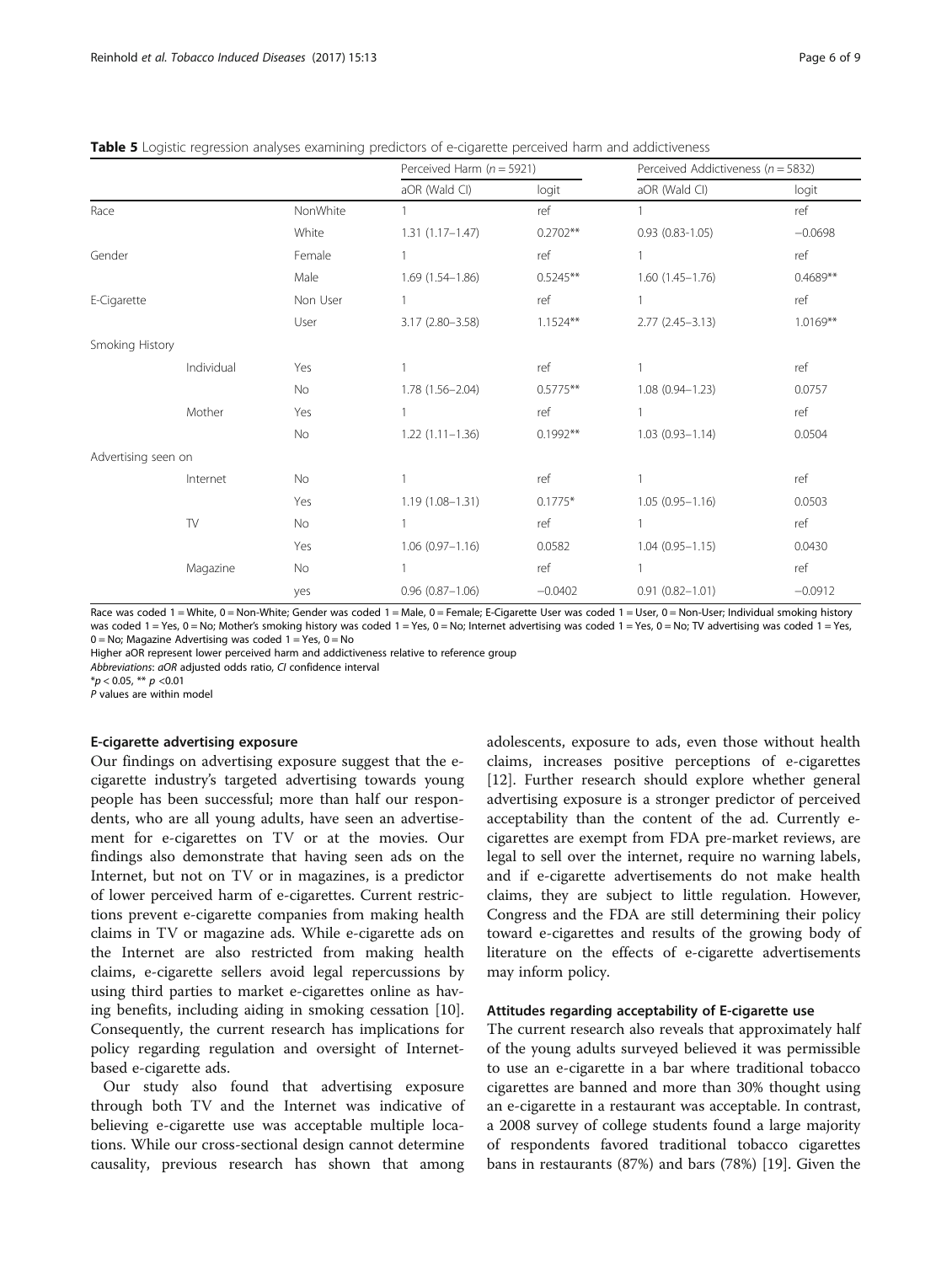<span id="page-6-0"></span>

|                                                                |               | Acceptable to use<br>in bar ( $n = 4793$ )                                                                                                                                                                                                                                                                                                                                                                              |            | Acceptable to use<br>in store $(n = 4784)$ |             | Acceptable to use<br>at work $(n = 4792)$ |             | Acceptable to use<br>in class $(n = 4792)$ |             | Acceptable to use<br>in dorm $(n = 4799)$ |            |
|----------------------------------------------------------------|---------------|-------------------------------------------------------------------------------------------------------------------------------------------------------------------------------------------------------------------------------------------------------------------------------------------------------------------------------------------------------------------------------------------------------------------------|------------|--------------------------------------------|-------------|-------------------------------------------|-------------|--------------------------------------------|-------------|-------------------------------------------|------------|
|                                                                |               | AOR (Wald's CI)                                                                                                                                                                                                                                                                                                                                                                                                         | Logit      | $\widehat{\cup}$<br>Wald's<br>AOR          | Logit       | (Wald's CI)<br><b>AOR</b>                 | Logit       | (Wald's CI)<br>AOR                         | Logit       | €<br>Wald's<br>AOR                        | Logit      |
| Race                                                           | Non-White     |                                                                                                                                                                                                                                                                                                                                                                                                                         | Ref        |                                            | Ref         |                                           | Ref         |                                            | Ref         |                                           | Į          |
|                                                                | White         | 0.89 (0.75-1.04)                                                                                                                                                                                                                                                                                                                                                                                                        | $-0.1227$  | $1.02(0.86 - 1.22)$                        | 0.0222      | $0.95(0.80 - 1.12)$                       | $-0.0563$   | $1.44(1.18 - 1.77)$                        | $0.3675*$   | $.11(0.94 - 1.32)$                        | 0.1056     |
| Gender                                                         | Female        |                                                                                                                                                                                                                                                                                                                                                                                                                         | Ref        |                                            | Ref         |                                           | Ref         |                                            | Ref         |                                           | Ref        |
|                                                                | Male          | 1.58 (1.38-1.81)                                                                                                                                                                                                                                                                                                                                                                                                        | $0.4573**$ | 1.66 (1.44-1.90)                           | 0.5046**    | $1.75(1.53 - 2.01)$                       | $0.5608***$ | 1.56 (1.34-1.81)                           | $0.4443**$  | $1.61(1.40 - 1.85)$                       | $0.4763**$ |
| E-Cigarette                                                    | Non-User      |                                                                                                                                                                                                                                                                                                                                                                                                                         | Ref        |                                            | Ref         |                                           | Ref         |                                            | Ref         |                                           | Ref        |
|                                                                | User          | 5.00 (4.22-5.92)                                                                                                                                                                                                                                                                                                                                                                                                        | 1.6099**   | 4.45 (3.80-5.21)                           | 1.4920**    | 4.33 (3.70-5.06)                          | $1.4643**$  | 4.27 (3.62-5.02)                           | 1.4504**    | 5.94 (5.02-7.02)                          | $1.7810**$ |
| Smoking History                                                |               |                                                                                                                                                                                                                                                                                                                                                                                                                         |            |                                            |             |                                           |             |                                            |             |                                           |            |
| Individual                                                     | $\frac{1}{2}$ |                                                                                                                                                                                                                                                                                                                                                                                                                         | Ref        |                                            | Ref         |                                           | Ref         |                                            | Ref         |                                           | Ref        |
|                                                                | Yes           | 2.59 (2.13-3.16)                                                                                                                                                                                                                                                                                                                                                                                                        | $0.9510**$ | $(2.21 - 3.16)$<br>2.64                    | 0.9718**    | 2.47 (2.06-2.95)                          | $0.9023**$  | $(2.17 - 3.09)$<br>2.59                    | $0.9509***$ | $(2.31 - 3.40)$<br>2.81                   | 1.0315**   |
| Mother                                                         | $\frac{1}{2}$ |                                                                                                                                                                                                                                                                                                                                                                                                                         | Ref        |                                            | Ref         |                                           | Ref         |                                            | Ref         |                                           | Ref        |
|                                                                | Yes           | $1.39(1.21 - 1.59)$                                                                                                                                                                                                                                                                                                                                                                                                     | $0.3256**$ | $1.44$ $(1.24 - 1.66)$                     | $0.3612***$ | $1.45(1.26 - 1.67)$                       | $0.3735**$  | $(0.10 - 1.49)$                            | $0.2456*$   | $1.44$ (1.25-1.66)                        | $0.3658**$ |
| Advertising seen on                                            |               |                                                                                                                                                                                                                                                                                                                                                                                                                         |            |                                            |             |                                           |             |                                            |             |                                           |            |
| Internet                                                       | $\frac{1}{2}$ |                                                                                                                                                                                                                                                                                                                                                                                                                         | Ref        |                                            | Ref         |                                           | Ref         |                                            | Ref         |                                           | Ref        |
|                                                                | Yes           | $1.33(1.16 - 1.53)$                                                                                                                                                                                                                                                                                                                                                                                                     | $0.2863**$ | $1.20(1.04 - 1.39)$                        | $0.1856*$   | $1.16(1.00 - 1.33)$                       | $0.1439*$   | $1.25(1.07 - 1.46)$                        | $0.2254*$   | $1.35(1.17 - 1.55)$                       | $0.2961**$ |
| $\geq$                                                         | $\frac{1}{2}$ |                                                                                                                                                                                                                                                                                                                                                                                                                         | Ref        |                                            | Ref         |                                           | Ref         |                                            | Ref         |                                           | Ref        |
|                                                                | Yes           | $1.37(1.20 - 1.57)$                                                                                                                                                                                                                                                                                                                                                                                                     | $0.3180**$ | $1.33(1.15 - 1.53)$                        | $0.2843**$  | $.23(1.07 - 1.41)$                        | $0.2078*$   | $1.25(1.07 - 1.45)$                        | $0.2210*$   | $1.33(1.15 - 1.52)$                       | $0.2817**$ |
| Magazine                                                       | $\frac{1}{2}$ |                                                                                                                                                                                                                                                                                                                                                                                                                         | Ref        |                                            | Ref         |                                           | Ref         |                                            | Ref         |                                           | Ref        |
|                                                                | Yes           | $1.05(0.91 - 1.21)$                                                                                                                                                                                                                                                                                                                                                                                                     | 0.0462     | $0.99(0.85 - 1.15)$                        | $-0.0126$   | 1.06 (0.92-1023)                          | 0.0620      | $0.96(0.82 - 1.13)$                        | $-0.0383$   | $1.06(0.91 - 1.22)$                       | 0.0538     |
| $1 = Yes, 0 = No$                                              |               | Acceptability to use in a location was coded 1 = yes, 0 = no; Race was coded 1 = White, Gender was coded 1 = Male, 0 = Female; E-Cigarette User was coded 1 = User, 0 = Non-User; Individual smoking<br>history was coded 1 = Yes, 0 = No; Mother's smoking history was coded 1 = Yes, 0 = No; Internet advertising was coded 1 = Yes, 0 = No; TV advertising was coded 1 = Yes, 0 = No; Magazine Advertising was coded |            |                                            |             |                                           |             |                                            |             |                                           |            |
| $*p < 0.05, **p < 0.001$                                       |               | Higher aOR represent increased perceptions of acceptability of use relative to reference group                                                                                                                                                                                                                                                                                                                          |            |                                            |             |                                           |             |                                            |             |                                           |            |
| p-values are within model                                      |               |                                                                                                                                                                                                                                                                                                                                                                                                                         |            |                                            |             |                                           |             |                                            |             |                                           |            |
| Abbreviations: AOR adjusted odds ratio, CI confidence interval |               |                                                                                                                                                                                                                                                                                                                                                                                                                         |            |                                            |             |                                           |             |                                            |             |                                           |            |

Table 6 Logistic regression analyses predicting perceptions of acceptability of e-cigarette use in various locations Table 6 Logistic regression analyses predicting perceptions of acceptability of e-cigarette use in various locations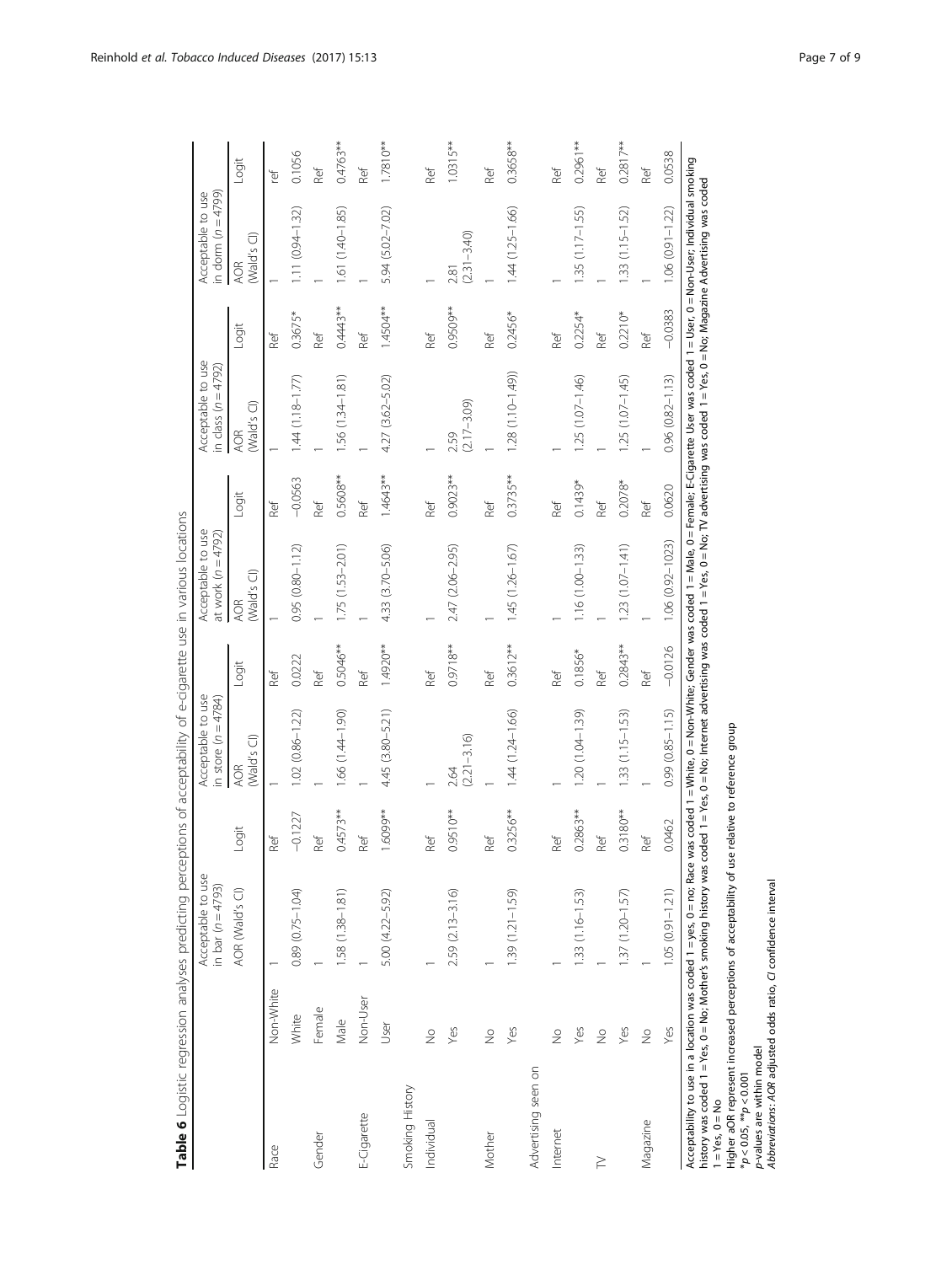rising rates of e-cigarette use, further research should explore the effect of e-cigarette use on perceptions toward tobacco and e-cigarette bans.

# Perceptions of harm and acceptability of use

Our finding that college students perceived e-cigarettes as being slightly more harmful than marijuana but much less harmful than traditional tobacco cigarettes is consistent with previous studies [[20\]](#page-8-0). Our results demonstrated college students perceived e-cigarettes as much more addictive than marijuana, whereas Berg and colleagues found marijuana was perceived as slightly more addictive [\[20](#page-8-0)]. This could reflect regional attitudes as their study was performed in the Southeast United States, while the current study was performed in the Midwest.

That college students perceive e-cigarettes as less addictive than traditional tobacco cigarettes is concerning because, among adolescents, intention to use cigarettes has been found to be highly correlated with perceived addictiveness [\[21](#page-8-0)]. Given this, adolescents who never would have tried traditional cigarettes may use e-cigarettes.

The strongest predictor of perceived addictiveness, perceived harm, and opinions about acceptability of e-cigarettes use in a different location was participant reported e-cigarette use. Unfortunately, because this is a cross-sectional study, we cannot determine whether beliefs about e-cigarettes as less risky and more acceptable influences use, if use impacts these beliefs, if there is a confounding factor we are not measuring, or some combination of the three.

#### Limitations

The current research is not without limitations. First, this study was cross-sectional and therefore it can only reveal association and not causation. For example, it is possible that people who are more likely to believe e-cigarettes are less addictive are also more likely to view ecigarette ads. Furthermore, the study was not able to control for exposure to e-cigarette advertising. For instance, respondents were asked to indicate which, if any, types of e-cigarette advertising they had ever seen. There was no attempt to capture frequency or duration of exposure for the various types of e-cigarette advertising possible. Despite the utilization of strategies to increase response rate through reminders and incentives, the current study achieved a relatively low response rate of 27%, and thus could have resulted in biased results. However, research exists that challenges the belief that low response rate is directly associated with biased study results [\[22](#page-8-0)–[24\]](#page-8-0). Support for the effectiveness of online surveys as a means to collect valid data is mixed [[25, 26](#page-8-0)]. The current study utilized several

strategies to increase response rate and thus reduce non-response bias, including the use of a distribution list comprised of currently enrolled students, incentivizing participation through the use of a lottery that included several relatively valuable (e.g., 15-\$50) prizes, numerous (e.g., 20 gift cards) chances to win [[27](#page-8-0)], and providing follow-up email reminders to those who had not completed the survey. Lastly, our population consisted of students at one Midwestern university and consequently our findings may not generalize to other college populations or young adults as a whole.

#### Conclusion

To our knowledge no population-based studies have examined both exposure to e-cigarette advertisements, perceptions of e-cigarettes, and perceived acceptability of e-cigarette use in places where tobacco smoking is banned. This research discovered that even after accounting for gender, race, e-cigarette use status, and smoking status, exposure to Internet advertisements were associated with lower perceptions of harm of e-cigarette use, and both Internet and TV advertisement exposure was associated with higher perceived acceptability of use in multiple locations such as in bars, stores and at work. The rising prevalence of e-cigarette use among adolescents and young adults coupled with the pervasiveness of e-cigarette advertising highlight the need for further exploration of the impact of advertising on young adult perceptions and use of e-cigarettes. This is especially relevant given that while e-cigarette advertising is now subject to the same restrictions as tobacco advertising, regulating the Internet with regard to e-cigarette advertising and exposure, is largely an impossible task, especially given the frequency with which this young population accesses the Internet.

#### Abbreviations

aOR: Adjusted odds ratio; CI: Confidence interval; e-cigarettes: Electronic cigarettes

#### Acknowledgements

Funding for this study was provided in part by the Ohio Department of Mental Health and Addiction Services.

#### Funding

Funding for the study is provided in part by the Ohio Department of Mental Health and Addiction Services (Ohio MHAS). Ohio MHAS played no part in the design or analysis of this study.

#### Availability of data and materials

Data shared upon request.

#### Authors' contributions

The study was conceived and designed by DK, RB, RF. Data was collected by DK. Data was analyzed and interpreted by BR, SB and RF. The manuscript was drafted by BR and revised by BR, DK, RB, SB and RF. All authors have read and approved the manuscript.

#### Competing interests

The authors declare no conflict of interest.